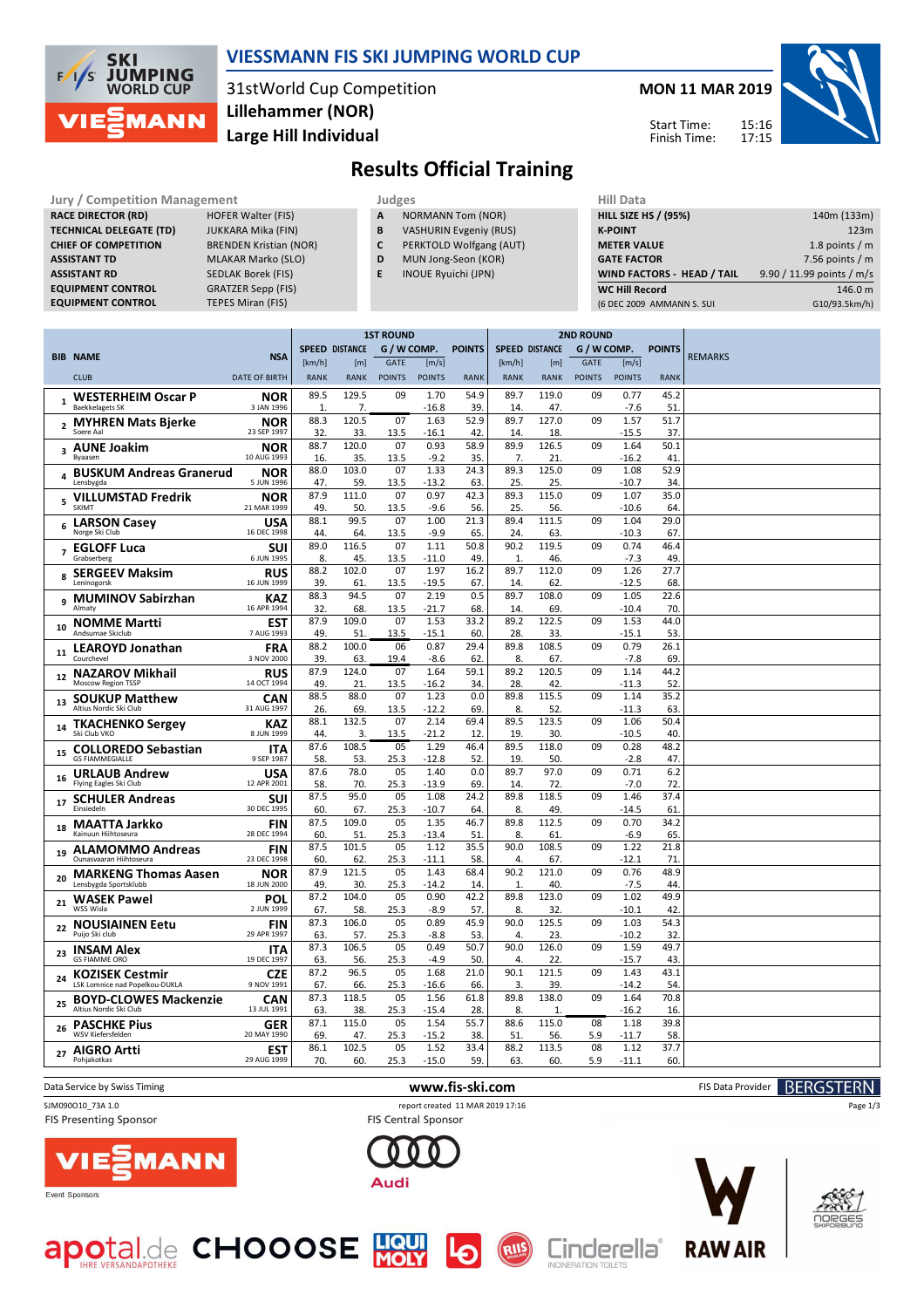

## **VIESSMANN FIS SKI JUMPING WORLD CUP**

31stWorld Cup Competition **Large Hill Individual Lillehammer (NOR)**

**MON 11 MAR 2019**

Start Time: Finish Time:



## **Results Official Training**

|    |                                                           |                           | <b>1ST ROUND</b>      |                       |                       |                        |               |                       | <b>2ND ROUND</b>   |                              |                        |               |                |
|----|-----------------------------------------------------------|---------------------------|-----------------------|-----------------------|-----------------------|------------------------|---------------|-----------------------|--------------------|------------------------------|------------------------|---------------|----------------|
|    | <b>BIB NAME</b>                                           | <b>NSA</b>                |                       | <b>SPEED DISTANCE</b> | G / W COMP.           |                        | <b>POINTS</b> | <b>SPEED DISTANCE</b> |                    | G / W COMP.                  |                        | <b>POINTS</b> | <b>REMARKS</b> |
|    | <b>CLUB</b>                                               | <b>DATE OF BIRTH</b>      | [km/h]<br><b>RANK</b> | [m]<br><b>RANK</b>    | GATE<br><b>POINTS</b> | [m/s]<br><b>POINTS</b> | <b>RANK</b>   | [km/h]<br><b>RANK</b> | [m]<br><b>RANK</b> | <b>GATE</b><br><b>POINTS</b> | [m/s]<br><b>POINTS</b> | <b>RANK</b>   |                |
|    | <b>VASSILIEV Dmitriv</b>                                  | RUS                       | 87.3                  | 122.5                 | 05                    | 1.61                   | 68.5          | 88.9                  | 120.0              | 08                           | 0.59                   | 54.7          |                |
| 28 | GBU TSOVS Moskovskaya obl MBU SSHOR                       | 26 DEC 1979               | 63                    | 27.                   | 25.3                  | -15.9                  | 13.           | 40.                   | 44.                | 5.9                          | $-5.8$                 | 31            |                |
| 29 | <b>JELAR Ziga</b><br>Sk Triglav kranj                     | <b>SLO</b><br>22 OCT 1997 | 87.7<br>57            | 108.0<br>54.          | 05<br>25.3            | 0.69<br>$-6.8$         | 51.5<br>46.   | 89.0<br>38.           | 117.5<br>51        | 08<br>5.9                    | 0.76<br>-7.5           | 48.5<br>45.   |                |
| 30 | <b>BICKNER Kevin</b><br>Norge Ski Club                    | USA<br>23 SEP 1996        | 87.8<br>55.           | 97.0<br>65.           | 05<br>25.3            | 0.80<br>$-7.9$         | 30.6<br>61    | 89.5<br>19.           | 115.5<br>52.       | 08<br>5.9                    | 0.97<br>$-9.6$         | 42.8<br>55    |                |
| 31 | <b>HAMANN Martin</b><br>SG Nickelhuette Aue               | GER<br>10 APR 1997        | 87.9                  | 107.0                 | 05                    | 1.08                   | 45.8          | 89.1                  | 115.0              | 08                           | 0.94                   | 42.2          |                |
| 32 | <b>LINDVIK Marius</b>                                     | NOR                       | 49<br>88.7            | 55.<br>125.0          | 25.3<br>07            | $-10.7$<br>1.05        | 54.<br>66.7   | 32.<br>89.1           | 56.<br>135.0       | 5.9<br>08                    | $-9.3$<br>1.19         | 56.<br>75.7   |                |
|    | Raelingen Skiklubb<br><b>PEDERSEN Robin</b>               | 27 JUN 1998<br><b>NOR</b> | 16.<br>88.9           | 17.<br>125.0          | 13.5<br>07            | -10.4<br>1.03          | 19.<br>66.9   | 32.<br>89.5           | 3.<br>125.0        | 5.9<br>08                    | -11.8<br>0.03          | 9.<br>69.2    |                |
| 33 | Stalkameratene II                                         | 31 AUG 1996               | 10.                   | 17.                   | 13.5                  | -10.2                  | 18            | 19                    | 25.                | 5.9                          | $-0.3$                 | 18.           |                |
| 34 | <b>AIGNER Clemens</b><br>SV Innsbruck-Bergisel-Tirol      | AUT<br>2 FEB 1993         | 88.5<br>26.           | 118.5<br>38.          | 07<br>13.5            | 1.38<br>-13.7          | 51.7<br>45.   | 89.1<br>32.           | 115.5<br>52.       | 08<br>5.9                    | 1.07<br>$-10.6$        | 41.8<br>57    |                |
| 35 | <b>POLASEK Viktor</b><br>Nove Mesto-Dukla                 | <b>CZE</b><br>18 JUL 1997 | 88.3<br>32            | 127.5<br>10.          | 07<br>13.5            | 1.41<br>-14.0          | 67.6<br>16.   | 88.9<br>40.           | 125.0<br>25        | 08<br>5.9                    | 1.32<br>$-13.1$        | 56.4<br>30.   |                |
| 36 | <b>HOERL Jan</b><br>SC Bischofshofen                      | AUT<br>16 OCT 1998        | 88.3<br>32            | 124.0<br>21.          | 07<br>13.5            | 1.44<br>-14.3          | 61.0<br>31    | 88.6<br>51            | 120.0<br>44.       | 08<br>5.9                    | 1.23<br>-12.2          | 48.3<br>46.   |                |
| 37 | <b>SCHMID Constantin</b>                                  | GER                       | 89.1                  | 121.0                 | 07                    | 0.51                   | 64.9          | 89.3                  | 129.5              | 08                           | 1.33                   | 64.4          |                |
| 38 | Wsv Oberaudorf<br><b>HULA Stefan</b>                      | 27 NOV 1999<br>POL        | 6.<br>88.7            | 32.<br>124.5          | 13.5<br>07            | $-5.0$<br>1.12         | 23.<br>65.1   | 25.<br>88.7           | 15.<br>122.0       | 5.9<br>08                    | $-13.2$<br>1.17        | 24.<br>52.5   |                |
|    | KS Eve-nement Zakopane<br><b>NAKAMURA Naoki</b>           | 29 SEP 1986<br>JPN        | 16.<br>88.7           | 20.<br>116.5          | 13.5<br>07            | -11.1<br>1.09          | 22.<br>51.0   | 49.<br>89.1           | 37.<br>120.5       | 5.9<br>08                    | -11.6<br>1.01          | 35.<br>51.4   |                |
| 39 | Tokai Univ.                                               | 19 SEP 1996               | 16.                   | 45.<br><b>DNS</b>     | 13.5                  | $-10.8$                | 47.           | 32.<br>89.1           | 42.<br>132.5       | 5.9<br>08                    | $-10.0$<br>1.18        | 38.<br>71.3   |                |
| 40 | KASAI Noriaki<br>Tsuchiya Home Ski Team                   | JPN<br>6 JUN 1972         |                       |                       |                       |                        |               | 32.                   | 7.                 | 5.9                          | -11.7                  | 14            |                |
| 41 | <b>FANNEMEL Anders</b><br>Hornindal II                    | NOR<br>13 MAY 1991        | 88.8<br>12            | 123.5<br>26.          | 07<br>13.5            | 1.13<br>-11.2          | 63.2<br>26.   | 89.5<br>19.           | 129.5<br>15.       | 08<br>5.9                    | 1.05<br>-10.4          | 67.2<br>20.   |                |
| 42 | <b>PREVC Peter</b><br>SK Triglav Kranj                    | <b>SLO</b><br>20 SEP 1992 | 88.4<br>30            | 129.0<br>8.           | 07<br>13.5            | 1.00<br>$-9.9$         | 74.4<br>8.    | 89.1<br>32.           | 135.0<br>3.        | 08<br>5.9                    | 1.11<br>-11.0          | 76.5<br>7.    |                |
| 43 | <b>ITO Daiki</b><br>Megmilk Snow Brand Ski Team           | JPN<br>27 DEC 1985        | 88.3<br>32            | 124.0<br>21.          | 07<br>13.5            | 1.36<br>$-13.5$        | 61.8<br>28.   | 88.6<br>51            | 108.0<br>69.       | 07<br>13.5                   | 1.04<br>$-10.3$        | 36.2<br>62    |                |
| 44 | ZOGRAFSKI Vladimir<br><b>NSA</b>                          | BUL<br>14 JUL 1993        | 87.8                  | 119.0                 | 07                    | 1.43                   | 52.1          | 87.9                  | 115.5              | 07                           | 1.43                   | 45.8          |                |
| 45 | <b>FETTNER Manuel</b>                                     | AUT                       | 55<br>88.6            | 37.<br>130.5          | 13.5<br>07            | $-14.2$<br>1.17        | 44.<br>75.4   | 70.<br>88.8           | 52.<br>122.0       | 13.5<br>07                   | $-14.2$<br>1.13        | 50.<br>60.5   |                |
|    | SV Innsbruck-Bergisel-Tirol                               | 17 JUN 1985               | 23<br>88.7            | 5.<br>127.0           | 13.5<br>07            | -11.6<br>1.69          | 6.<br>64.0    | 46.<br>88.9           | 37.<br>109.5       | 13.5<br>07                   | -11.2<br>1.01          | 28.<br>39.2   |                |
| 46 | <b>SEMENIC Anze</b><br><b>NSK TRZIC FMG</b>               | <b>SLO</b><br>1 AUG 1993  | 16.                   | 12.                   | 13.5                  | -16.7                  | 25.           | 40.                   | 66.                | 13.5                         | $-10.0$                | 59            |                |
| 47 | <b>HAYBOECK Michael</b><br>UVB Hinzenbach-Oberoesterreich | AUT<br>5 MAR 1991         | 88.8<br>12            | 122.5<br>27.          | 07<br>13.5            | 1.15<br>-11.4          | 61.2<br>30.   | 89.2<br>28.           | 127.0<br>18.       | 07<br>13.5                   | 1.73<br>-17.1          | 63.6<br>26.   |                |
| 48 | <b>LANISEK Anze</b><br><b>Ssk Menges</b>                  | SLO<br>20 APR 1996        | 88.0<br>47            | 112.0<br>48.          | 07<br>13.5            | 0.94<br>$-9.3$         | 44.4<br>55.   | 88.5<br>55.           | 127.0<br>18.       | 07<br>13.5                   | 0.88<br>$-8.7$         | 72.0<br>13.   |                |
| 49 | <b>AMMANN Simon</b><br><b>SSC Toggenburg</b>              | SUI<br>25 JUN 1981        | 88.3                  | 117.5                 | 07                    | 0.79                   | 55.8          |                       | <b>DNS</b>         |                              |                        |               |                |
| 50 | <b>ASCHENWALD Philipp</b>                                 | AUT                       | 32<br>88.7            | 41.<br>124.0          | 13.5<br>07            | $-7.8$<br>0.28         | 37.<br>72.5   | 88.5                  | 122.5              | 07                           | 1.04                   | 62.3          |                |
| 51 | SC Mayerhofen-Tirol<br><b>WOLNY Jakub</b>                 | 12 NOV 1995<br>POL        | 16.<br>88.6           | 21.<br>122.5          | 13.5<br>07            | $-2.8$<br>0.44         | 10.<br>68.2   | 55.<br>88.1           | 33.<br>114.5       | 13.5<br>07                   | -10.3<br>0.76          | 27.<br>50.7   |                |
|    | LKS Klimczok Bystra<br><b>KOBAYASHI Junshiro</b>          | 15 MAY 1995<br>JPN        | 23<br>88.5            | 27.<br>124.0          | 13.5<br>07            | $-4.4$<br>0.87         | 15.<br>66.7   | 66.<br>88.1           | 59.<br>137.0       | 13.5<br>07                   | $-7.5$<br>1.43         | 39.<br>84.5   |                |
| 52 | Megmilk Snow Brand Ski Team                               | 11 JUN 1991               | 26.                   | 21.                   | 13.5                  | -8.6                   | 19.           | 66.                   | 2.                 | 13.5                         | -14.2<br>1.33          | 4.<br>74.7    |                |
|    | <sub>53</sub> STJERNEN Andreas<br>Sprova IL               | <b>NOR</b><br>30 JUL 1988 | 89.4<br>2.            | 118.5<br>38.          | 07<br>13.5            | 1.26<br>$-12.5$        | 52.9<br>42.   | 88.9<br>40.           | 131.0<br>12.       | 07<br>13.5                   | $-13.2$                | 11            |                |
| 54 | <b>AALTO Antti</b><br>Kiteen Urheilijat                   | <b>FIN</b><br>2 APR 1995  | 88.9<br>10.           | 127.0<br>12.          | 07<br>13.5            | 0.92<br>$-9.1$         | 71.6<br>11.   | 88.4<br>58.           | 124.5<br>28.       | 07<br>13.5                   | 0.94<br>$-9.3$         | 66.9<br>21.   |                |
| 55 | <b>SATO Yukiya</b><br>Megmilk Snow Brand Ski Team         | <b>JPN</b><br>19 JUN 1995 |                       | <b>DNS</b>            |                       |                        |               | 88.1<br>66.           | 131.0<br>12.       | 07<br>13.5                   | 1.27<br>$-12.6$        | 75.3<br>10.   |                |
| 56 | <b>PREVC Domen</b><br>Sk Triglav kranj                    | <b>SLO</b><br>4 JUN 1999  | 88.5<br>26.           | 125.5<br>16.          | 07<br>13.5            | 1.35<br>$-13.4$        | 64.6<br>24    | 88.5<br>55.           | 133.0<br>6.        | 07<br>13.5                   | 1.59<br>-15.7          | 75.8<br>8.    |                |
| 57 | <b>WELLINGER Andreas</b>                                  | GER                       | 89.0                  | 117.5                 | 07                    | 1.28                   | 50.9          | 88.9                  | 101.5              | 07                           | 0.16                   | 33.2          |                |
| 58 | Sc Ruhpolding<br><b>PEIER Killian</b>                     | 28 AUG 1995<br><b>SUI</b> | 8.<br>88.8            | 41.<br>130.0          | 13.5<br>07            | $-12.7$<br>1.35        | 48.<br>72.7   | 40.<br>88.8           | 71.<br>131.5       | 13.5<br>07                   | $-1.6$<br>1.77         | 66.<br>71.3   |                |
|    | Vallee du Joux                                            | 28 MAR 1995               | 12.                   | 6.                    | 13.5                  | $-13.4$                | 9.            | 46.                   | 10.                | 13.5                         | $-17.5$                | 14.           |                |
| 59 | <b>HUBER Daniel</b><br>SC Seekirchen-Salzburg             | AUT<br>2 JAN 1993         | 88.4<br>30.           | 126.0<br>15.          | 07<br>13.5            | 1.17<br>$-11.6$        | 67.3<br>17.   | 88.2<br>63.           | 128.0<br>17.       | 07<br>13.5                   | 1.63<br>$-16.1$        | 66.4<br>22.   |                |

FIS Presenting Sponsor

Data Service by Swiss Timing **WWW.Fis-Ski.com www.fis-ski.com** FIS Data Provider **BERGSTERN** SJM090010\_73A 1.0 report created 11 MAR 2019 17:16<br>FIS Presenting Sponsor **report created 11 MAR 2019 17:16** 





Audi



Event Sponsors





RIIS





Page 2/3